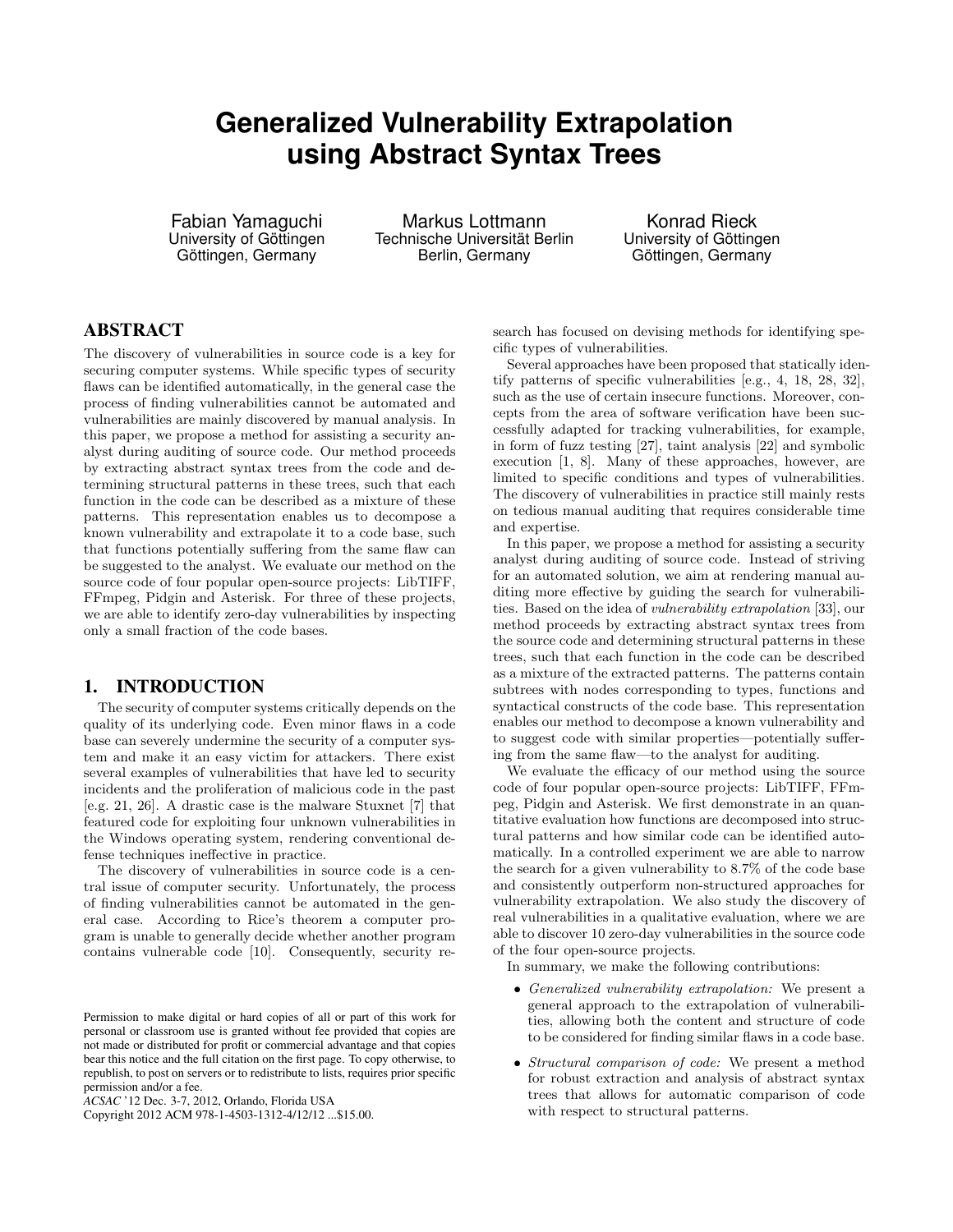

Figure 1: Schematic overview of our method for vulnerability extrapolation.

• Evaluation and cases studies: We study the capabilities of our method in different empirical experiments, where we identify real zero-day vulnerabilities in popular open-source projects.

The rest of this paper is structured as follows: our method for vulnerability discovery is introduced in Section 2 and its evaluation is presented in Section 3. Limitations and related work are discussed in Section 4 and 5, respectively. Section 6 concludes this paper.

#### 2. VULNERABILITY EXTRAPOLATION

The concept of vulnerability extrapolation builds on the observation that source code often contains several vulnerabilities linked to the same flawed programming patterns, such as missing checks before or after function calls. Given a known vulnerability, it is thus often possible to discover previously unknown vulnerabilities by finding functions sharing similar code structure.

In practice, such extrapolation of vulnerabilities is attractive for two reasons: First, it is a general approach that is not limited to any specific vulnerability type. Second, the extrapolation does not hinge on any involved analysis machinery: a robust parser and an initial vulnerability are sufficient for starting an analysis. However, assessing the similarity of code is a challenging task, as it requires analyzing and comparing structured objects, such as subtrees of syntax trees. Previous work has thus only considered flat representations, such as function and type names, for extrapolating vulnerabilities [see 33].

To tackle the challenge of structured data, our method combines concepts from static analysis, robust parsing and machine learning. It proceeds in four steps that are illustrated in Figure 1 and described in the following:

- 1. Extraction of abstract syntax trees. In the first step, abstract syntax trees (AST) are extracted for all functions of the code base using a robust parser. This parser is based on the concept of island grammars [20] and capable of extracting syntax trees from  $C/C++$ source code even without a working build environment (Section 2.1).
- 2. Embedding in a vector space. The abstract syntax trees of the functions are then embedded in a vector space, such that techniques from machine learning can be applied to analyze the code. The embedding is accomplished by disregarding irrelevant nodes in the trees and representing each function as a vector of contained subtrees (Section 2.2).
- 3. Identification of structural patterns. Based on the vectorial representation, structural patterns are identified

in the code using the technique of latent semantic analysis [5]. This analysis technique determines dominant directions (structural patterns) in the vector space corresponding to combinations of AST subtrees frequently occurring in the code base (Section 2.3).

4. Vulnerability Extrapolation. Finally, the functions of the code base are described as mixtures of the identified structural patterns. This representation enables identifying code similar to a known vulnerability by finding functions with a similar mixture of structural patterns (Section 2.4).

In the following, these four steps are described in detail and the required theoretical and technical background is presented where necessary.

#### 2.1 Robust AST Extraction

Determining arbitrary structural patterns in code demands a fine grained representation of code, similar in precision to the abstract syntax trees (AST) generated by compilers. Obtaining these trees directly from a compiler is only possible if a working build environment is available. Unfortunately, constructing such an environment is often non-trivial in practice, as all dependencies of the code including correct versions of build tools and header files need to be available. Finally, when analyzing legacy code, parts of the code may simply not be available anymore.

As a remedy, we employ a robust parser for  $C/C++$  based on the concept of island grammars [20]. This parser allows for extracting ASTs from individual source files. In contrast to parsers integrated with a compiler, this parser does not aim to validate the syntax of the code it processes. Instead, the objective is to extract as much information from the code as possible, assuming that it is syntactically valid in the first place.

Our parser is based on a single grammar definition for the ANTLR parser generator  $[23]$  and publicly available<sup>1</sup>. The parser outputs ASTs in a serialized text format as shown in Figure 2. This serialized format is well suited for subsequent processing and provides generic access to the structure of the parsed code. A graphical version of the corresponding tree is presented in Figure 3.

For our analysis we distinguish between different types of nodes in the syntax tree. We refer to all nodes associated with parameter types, declaration types and function calls as API nodes (dashed in Figure 3), as they define how the code interfaces with other functions and libraries. Moreover, we denote all nodes describing syntactical elements as  $syntax$ nodes (dotted in Figure 3).

<sup>1</sup>http://codeexploration.blogspot.de/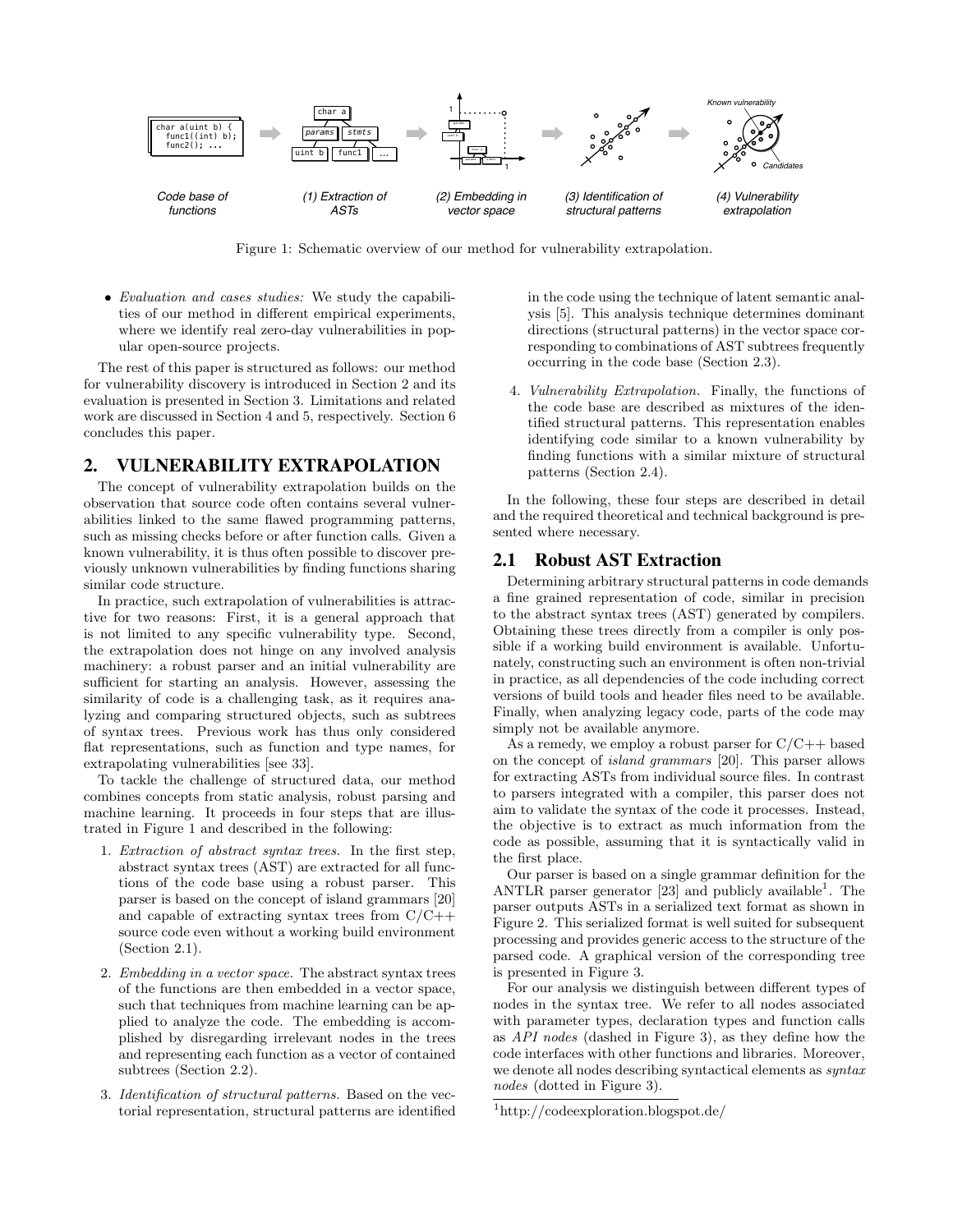

(a) Exemplary C function

|        |                | # type depth value1 | value2 |
|--------|----------------|---------------------|--------|
| func   | $\Omega$       | int                 | foo    |
| params | 1              |                     |        |
| param  | $\overline{2}$ | int                 | у      |
| stmts  | $\mathbf{1}$   |                     |        |
| dec1   | $\overline{2}$ | int                 | n      |
| op     | 2              | $=$                 |        |
| call   | 3              | bar                 |        |
| arg    | 4              | y                   |        |
| if     | $\overline{2}$ | $(n == 0)$          |        |
| cond   | 3              | $n == 0$            |        |
| op     | 4              | $=$                 |        |
| stmts  | 3              |                     |        |
| return | $\overline{4}$ | 1                   |        |
| return | $\overline{2}$ | $(n + y)$           |        |
| op     | 3              | +                   |        |
|        |                |                     |        |

(b) Serialized AST

Figure 2: Example of a C function and a serialized AST



Figure 3: Abstract syntax tree with API nodes (dashed) and syntax nodes (dotted).

#### 2.2 Embedding of ASTs in a Vector Space

Abstract syntax trees offer a rich source of information for extraction of code patterns. However, machine learning techniques cannot be applied directly to this type of data, as they usually operate on numerical vectors.

To address this problem, a suitable map is required, allowing ASTs to be transformed into vectors. This map needs to capture the structure and content of the trees, and thus is crucial for the success of vulnerability extrapolation. To construct this map, we describe the AST of each functions in our code base using a set of subtrees  $S$ . In particular, we experiment with the following three definitions of the set:

- 1. API nodes. We consider only flat function and type names [see 33]. The set  $S$  simply consists of all individual API nodes found in the ASTs of the code base. All other nodes are ignored.
- 2. API subtrees. The set  $S$  is defined as all subtrees of depth  $D$  in the code base that contain at least one API node. The subtrees are generalized by replacing all non-API nodes with placeholders (empty nodes).

3.  $API/S$  subtrees. The set S consists of all subtrees of depth D containing at least one API or syntax node. Again, all non-API and non-syntax nodes are replaced by placeholders (empty nodes).

Depending on this definition of  $S$ , we obtain different views on the functions of the code base. If we consider API nodes only, our characterization is shallow and we only capture the interfacing of the functions. If we choose API subtrees as the set  $S$ , we describe the functions in terms of API nodes and the structural context these nodes occur in. Finally, if we consider API/S subtrees, we obtain a view on our code base that reflects API usage as well as the occurrences of syntactical elements in the functions. In the following we fix the depth of subtrees to  $D = 3$  in all experiments, as this setting provides a good balance between a shallow representation and overly complex subtrees.

Based on the set S we can define a map  $\phi$  that embeds an AST  $x$  in a vector space, where each dimension is associated with one element of  $S$ . Formally, this map is given by

$$
\phi: \mathcal{X} \longmapsto \mathbb{R}^{|\mathcal{S}|}, \quad \phi(x) \longrightarrow (\#(s, x) \cdot w_s)_{s \in \mathcal{S}}
$$

where  $X$  refers to all ASTs of functions in our code base and  $\#(s, x)$  returns the number of occurrences of the subtree  $s \in \mathcal{S}$  in x. For convenience and later processing, we store the vectors of all ASTs in our code base in a matrix  $M$ , where one cell of the matrix is defined as  $M_{s,x} = \#(s,x) \cdot w_s$ .

The term  $w_s$  in the map  $\phi$  corresponds to a TF-IDF weighting. This weighting ensures that subtrees occurring very frequently in the code base have little effect when assessing function similarity. Furthermore, it removes the bias towards longer functions, which can contain similar subtrees to a lot of different functions but are not particularly similar to any of them. A detailed description of this weighing scheme is given by Salton and McGill [25].

Let us, as an example, consider the AST given in Figure 3 and the set  $S$  of API nodes. The tree  $x$  contains only three API nodes, namely param: int, decl: int and call: bar. As a result, the corresponding three dimensions in the vector  $\phi(x)$  are non-zero, whereas all other dimensions are zero. The vector space constructed by the map  $\phi$  may contain hundred thousands of dimensions, yet the vectors are extremely sparse. This sparsity can be exploited for efficiently storing and comparing the vectors in practice.

# 2.3 Identification of Structural Patterns

By calculating distances between vectors, the representation obtained in the previous step already allows functions to be compared in terms of the subtrees they share. However, we cannot yet compare functions with respect to more involved patterns. For example, the code base of a server application may contain functions related to network communication, message parsing and thread scheduling. In this setting, it would be better to compare the functions with respect to these functionalities rather than looking at the plain subtrees of the ASTs.

Fortunately, we can adapt the technique of latent semantic analysis [5] to solve this problem. Latent semantic analysis is a classic technique of natural language processing that is used for identifying topics in text documents. Each topic is represented by a vector of related words. In our setting these topics correspond to types of functionality in the code base and the respective vectors are associated with subtrees related to these functionalities.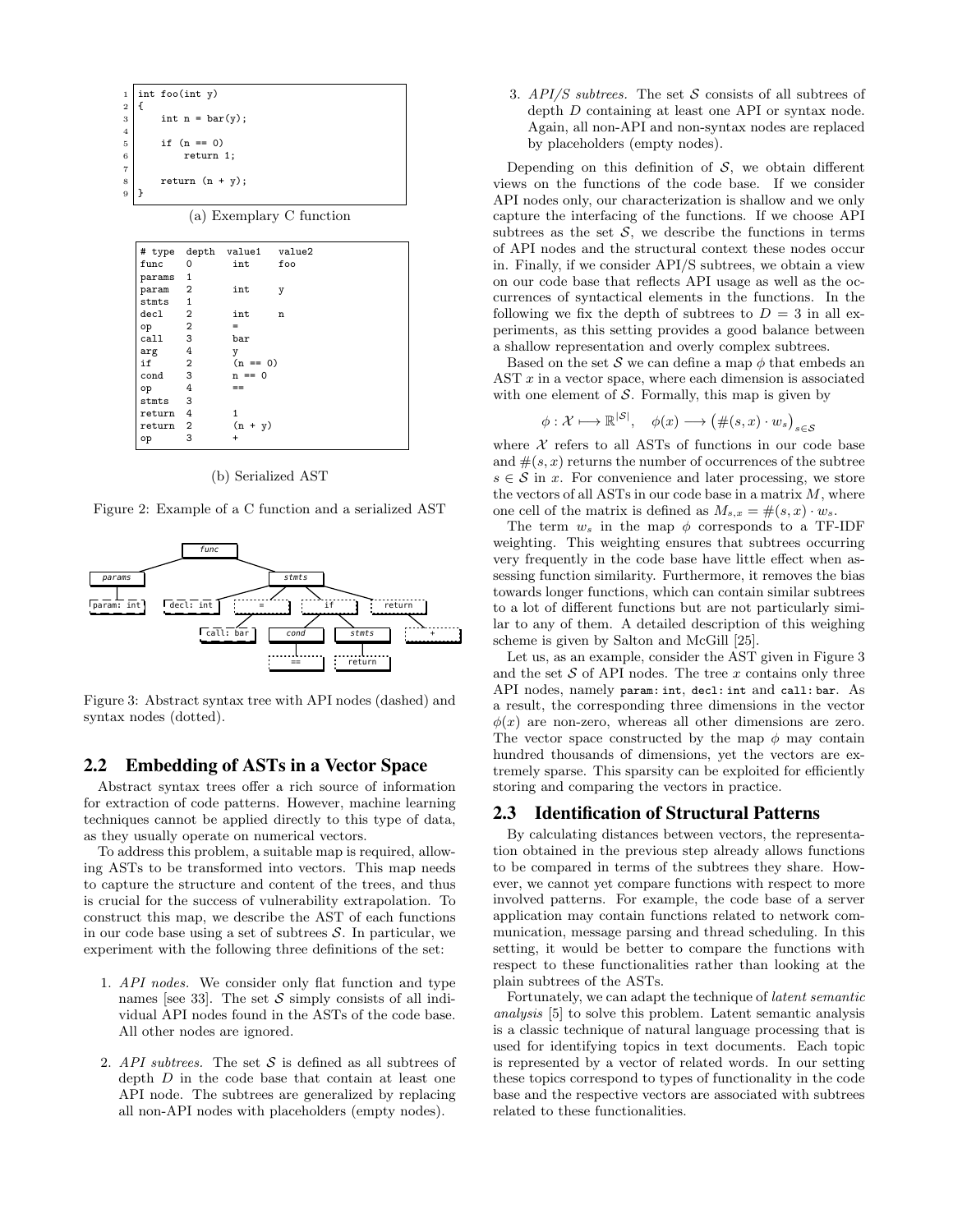Latent semantic analysis identifies topics by determining dominant directions in the vector space, that is, subtrees frequently occurring together in ASTs of our code base. We refer to these directions of related subtrees as structural patterns. By projecting the original vectors on the identified directions, one obtains a low-dimensional representation of the data. Each AST of a function is described as a mixture of the structural patterns. For example, a function related to communication and parsing is represented as a mixture of patterns corresponding to these types of functionality.

Formally, latent semantic analysis seeks d orthogonal directions in the vector space that capture as much of the variance inside the data as possible. One technical way to obtain these d directions is by performing a singular value decomposition (SVD) of the matrix  $M$ . That is,  $M$  is decomposed into three matrices  $U$ ,  $\Sigma$  and  $V$  as follows

$$
M \approx U\Sigma V^{T} =
$$
\n
$$
\begin{pmatrix}\n\leftarrow u_{1} \rightarrow \\
\leftarrow u_{2} \rightarrow \\
\vdots \\
\leftarrow u_{|\mathcal{S}|} \rightarrow\n\end{pmatrix}\n\begin{pmatrix}\n\sigma_{1} & 0 & \dots & 0 \\
0 & \sigma_{2} & \dots & 0 \\
\vdots & \vdots & \ddots & \vdots \\
0 & 0 & \dots & \sigma_{d}\n\end{pmatrix}\n\begin{pmatrix}\n\leftarrow v_{1} \rightarrow \\
\leftarrow v_{2} \rightarrow \\
\vdots \\
\leftarrow v_{|\mathcal{X}|} \rightarrow\n\end{pmatrix}^{T}.
$$

The decomposition provides a wealth of information and contains the projected vectors as well as the structural patterns identified in the matrix M.

- 1. The  $d$  columns of the unitary matrix  $U$  correspond to the dominant directions in the vector space and define the d structural patterns of subtrees identified in the code base.
- 2. The diagonal matrix  $\Sigma$  contains the singular values of M. The values indicate the variances of the directions and allow us to assess the importance of the  $d$  structural patterns.
- 3. The rows of V contain the projected representations of the embedded ASTs, where each AST is described by a mixture of the d structural patterns contained in the matrix U.

As we will see in the following, these three matrices provide the basis for extrapolation of vulnerabilities and conclude the rather theoretical presentation of our method.

## 2.4 Extrapolation of Vulnerabilities

Once the decomposition has been calculated, which takes a fraction of the time required for code parsing, an analyst is able to access the information encoded in the three matrices. In particular, the following three activities can be performed instantaneously to assist code auditing.

• Vulnerability extrapolation. The rows of the matrix  $V$ describe all functions as mixtures of structural patterns. Finding structurally similar functions is thus as simple as comparing the rows of  $V$  using a suitable measure, such as the cosine distance [25]. This operation forms the basis for the extrapolation of vulnerabilities. Clearly, there is no guarantee that functions with similar structure are plagued by the same vulnerabilities, however, examples presented in Section 3 provide some evidence for this correspondence.

- Code base decomposition. At the beginning of an audit, little is known about the overall structure of the code base. In this setting, the matrix  $U$  storing the most prevalent structural patterns in its columns gives important insight into the structure of the code base. This information can be used to uncover major clusters of similar functions, such as sets of functions employing similar programming patterns. This allows an analyst to select interesting parts of the code early in the audit and concentrate on promising functions first.
- Detection of unusual functions. Finally, the representation of functions in terms of structural patterns is fully transparent, allowing an analyst to discover the most prominent patterns used in any particular function by comparing rows of  $V$  with columns of  $U$ . This enables determining deviations from common programming patterns by analyzing differences in the representations of functions. For example, it might be interesting to audit a function related to message parsing that deviates from other such functions by also sharing structural patterns with network communication.

# 3. EVALUATION

We proceed to evaluate our method with real source code. In particular, we are interested in studying the ability of our method to assess the similarity of code and to identify potentially vulnerable functions in practice. We first conduct a quantitative evaluation, where we apply our method in a controlled experiment on different code bases. We then present a qualitative evaluation and examine the extrapolation of real vulnerabilities in two case studies.

For the evaluation we consider four popular open-source projects, namely LibTIFF, FFmpeg, Pidgin and Asterisk. For each of these projects we pick one known vulnerability as a starting point for the vulnerability extrapolation and proceed to manually label candidate functions which should be reviewed for the same type of vulnerability.

In the following, we describe the code bases of these projects and the choice of candidate functions in detail:

- 1. LibTIFF (http://www.libtiff.org) is a library for processing images in the TIFF format. Its source code covers 1,292 functions and 52,650 lines of code. Version 3.8.1 of the library contains a stack-based buffer overflow in the parsing of TLV elements that allows an attacker to execute arbitrary code using specifically crafted images (CVE-2006-3459). Candidate functions are all parsers for TLV elements.
- 2. Pidgin (http://www.pidgin.im) is a client for instant messaging implementing several communication protocols. The implementation contains 11,505 functions and 272,866 lines of code. Version 2.10.0 of the client contains a vulnerability in the implementation of the AIM protocol (CVE-2011-4601). An attacker is able to remotely crash the client using crafted messages. Candidate functions are all AIM protocol handlers converting incoming binary messages to strings.
- 3. FFmpeg (http://www.ffmpeg.org) is a library for conversion of audio and video streams. Its code base spans 6,941 functions with a total of 298,723 lines of code. A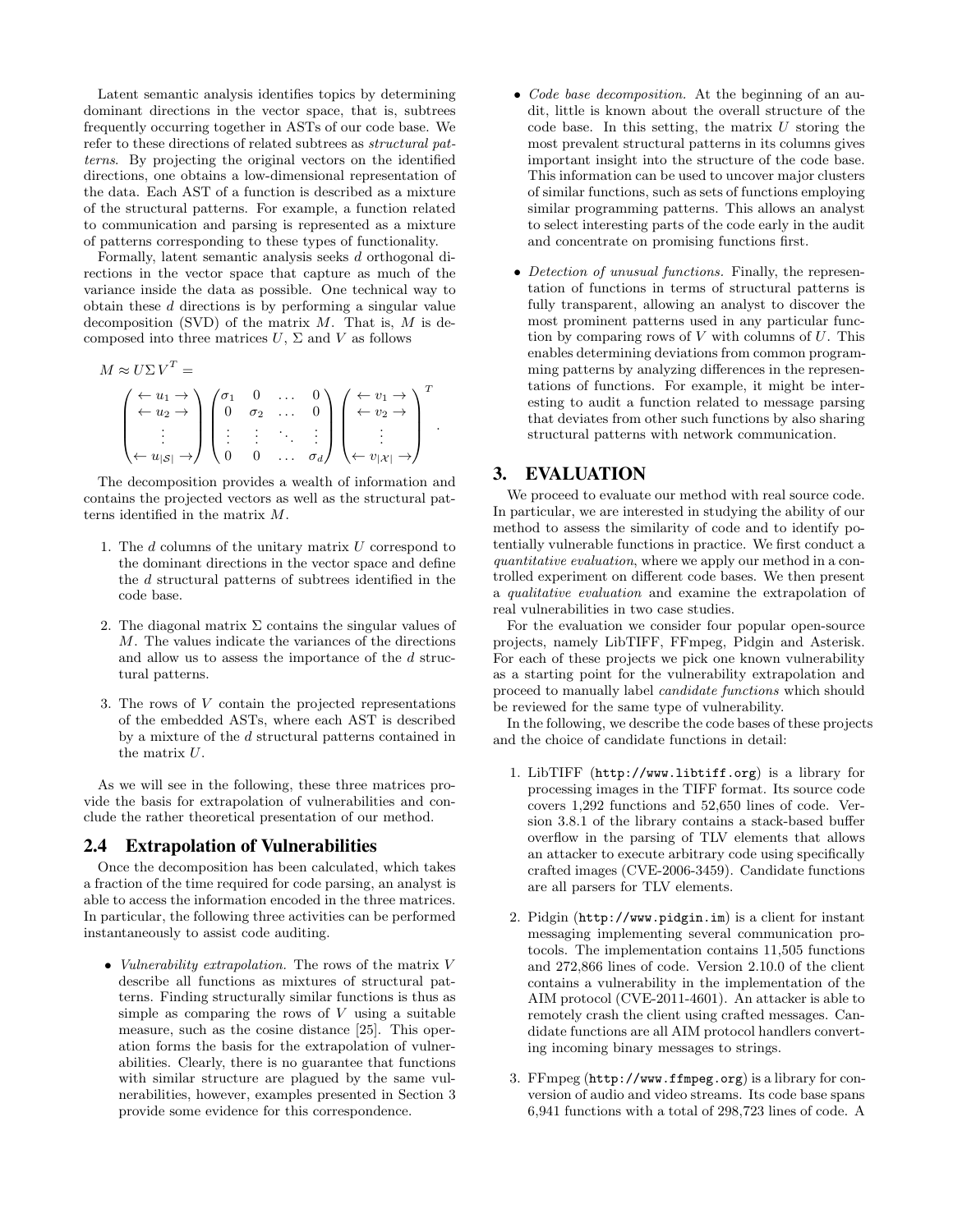|          | API nodes |        | API subtrees |      |       | $API/S$ subtrees |      |       |       |
|----------|-----------|--------|--------------|------|-------|------------------|------|-------|-------|
|          | 75%       | $90\%$ | $100\%$      | 75%  | 90%   | $100\%$          | 75%  | 90%   | 100%  |
| Pidgin   | 0.1       | 0.36   | 2.00         | 0.35 | 0.22  | 0.98             | 0.22 | 0.67  | 25.98 |
| LibTIFF  | 6.35      | 6.97   | 7.58         | 5.65 | 6.66  | 7.27             | 6.49 | 9.36  | 17.32 |
| FFmpeg   | 6.17      | 8.10   | 19.61        | 5.00 | 8.66  | 11.09            | 7.71 | 15.21 | 28.35 |
| Asterisk | 0.06      | 10.64  | 15.29        | 0.24 | 10.23 | 15.54            | 1.19 | 16.50 | 28.45 |
| Average  | 3.17      | 6.52   | 11.12        | 2.81 | 6.44  | 8.72             | 3.90 | 10.44 | 25.03 |

Table 1: Performance of vulnerability extrapolation in a controlled experiment. The performance is given as amount of code (%) to be audited to find 75%, 90% and 100% of the potentially vulnerable functions.

vulnerability has been identified in version 0.6 (CVE-2010-3429). During the decoding of video frames, indices are incorrectly computed, enabling the execution of arbitrary code. Candidate functions are all video decoding routines, which write decoded video frames to a pixel buffer.

4. Asterisk (http://www.asterisk.org) is a framework for Voice-over-IP communication. The code base covers 8,155 functions and 283,883 lines of code. Version 1.6.1.0 of the framework contains a vulnerability (CVE-2011-2529), which allows a remote attacker to corrupt memory of the server and to cause a denial of service via a crafted packet. Candidate functions are all functions reading incoming packets from UDP/TCP sockets.

#### 3.1 Quantitative Evaluation

In our first experiment, we study the ability of our method to identify functions sharing similarities with a known vulnerability on the four code bases. To conduct a controlled experiment we thoroughly inspect each code base and manually label all candidate functions, that is, all functions that potentially contain the same vulnerability. Note that this manual analysis process required several weeks of work and can hardly be seen as an alternative to the concept of vulnerability extrapolation.

For each of the four code bases, we apply our method and rank the functions according to the selected target vulnerabilities. We vary the embedding of syntax trees by considering flat API nodes, API subtrees and API/S subtrees (see Section 2.2). Moreover, we compute the ranking for different numbers of structural patterns identified by latent semantic analysis (see Section 2.3). As performance measure we assess the efficacy of the vulnerability extrapolation by measuring the amount of code that needs to be inspected for finding all candidate functions.



Figure 4: Performance of vulnerability extrapolation in a controlled experiment.

Figure 4 shows the results of this experiment for FFmpeg and LibTIFF, where results for the other two code bases are similar. The API subtrees clearly outperform the other representations of the code and enable narrowing the set of functions to be inspected to 8.7% on average. By contrast, the flat representation of API nodes requires 11.1% of the functions to be reviewed, while for the API/S subtrees even every 4th function (25%) needs to be inspected. Furthermore, Figure 4 also shows that the number of extracted structural patterns is not a critical parameter for vulnerability extrapolation. Our method performs well on all code bases when this number is between 50 to 100 dimensions, despite the fact that FFmpeg contains 6,941 and LibTIFF only 1,292 functions. In the following case studies, we fix this parameter to 70.

Table 1 presents a fine-grained analysis of the performance for each code base, where the amount of code that needs to be audited for revealing 75%, 90% and 100% of the candidate functions is shown. All numbers are expressed in percent of the code base to account for their different sizes. The API subtrees perform best, where 75% of the candidate functions are discovered by reading under 3% of the code bases. In the case of Pidgin and Asterisk, this number further reduces to less than 1% of the entire code base providing a significant advantage over manual auditing.

Nevertheless, the results also show room for improvement, particularly when all candidate functions need to be discovered. In this case, the amount of code to be read reaches 8.7% on average and up to 16% in the worst case. However, even in the worst case the amount of code that needs to be inspected is reduced by 84% and vulnerability extrapolation clearly accelerates manual code auditing in practice.

#### 3.2 Qualitative Evaluation

In a case study with FFmpeg and Pidgin, we now demonstrate the practical merit of vulnerability extrapolation and show how our method plays the key role in identifying eight zero-day vulnerabilities. We have conducted two further studies with Pidgin and Asterisk uncovering two more zeroday vulnerabilities. For the sake of brevity however, we omit these case studies and details of the vulnerabilities here.

#### *3.2.1 Case study: FFmpeg.*

Flaws in the indexing of arrays are a frequently occurring problem in media libraries. In many cases these vulnerabilities allow attackers to write data to arbitrary locations in memory, an exploit primitive that can often be leveraged for arbitrary code execution. In this case study, we show how a publicly known vulnerability in the video decoder for FLIC media files of FFmpeg (CVE-2010-3429) is used to uncover three further vulnerabilities of this type, two of which were previously unknown. Note that this is the same vulnerabil-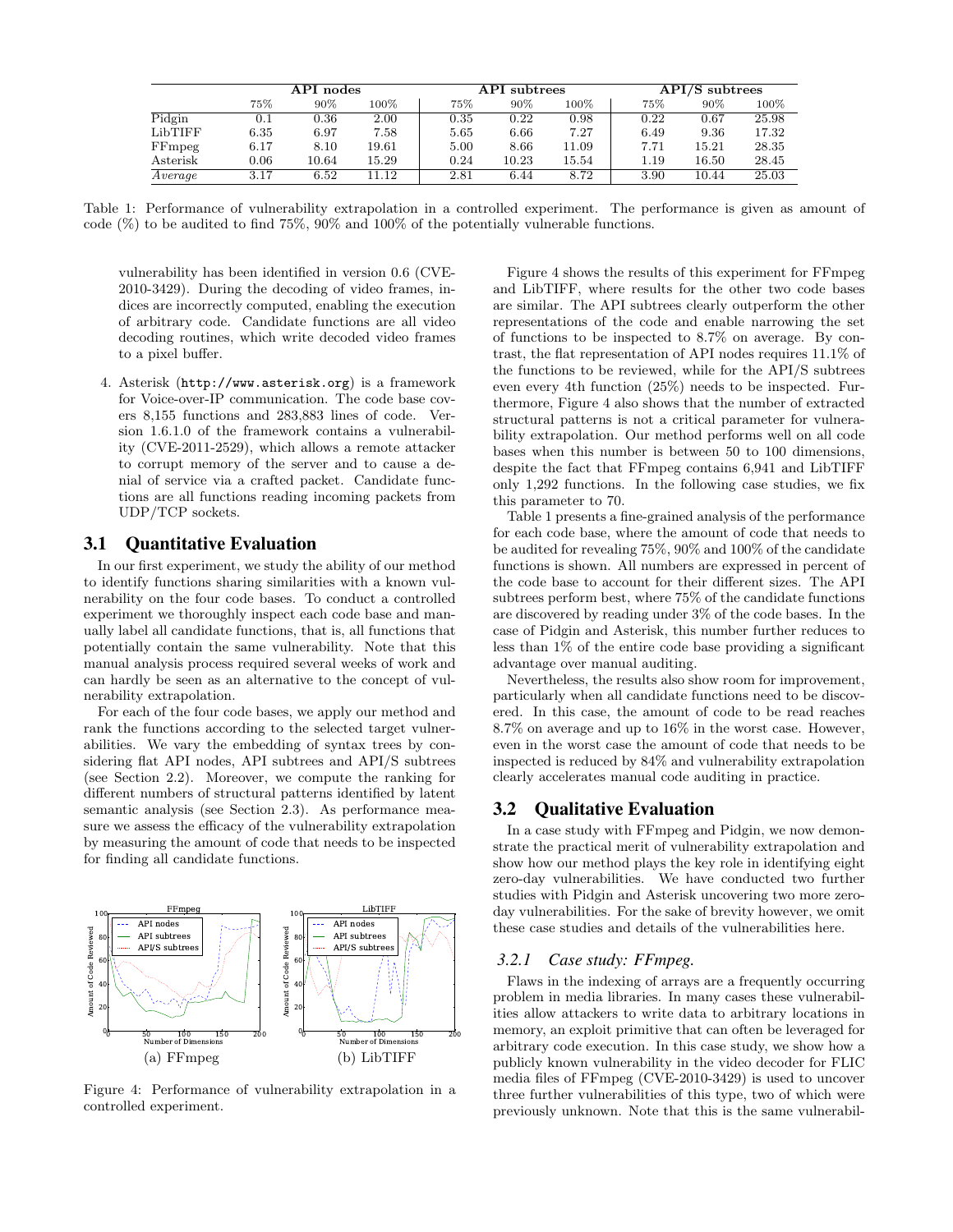

Figure 5: Original vulnerability in flic\_decode\_frame\_8BPP (left) and zero-day vulnerability found in vmd\_decode (right)

ity extrapolated in our previous work [33], thus allowing the advantages of our improved method to be demonstrated in direct comparison to a non-structured approach.

Original vulnerability. Video decoding in general involves processing image data in form of video frames. These frames contain the encoded pixels as well as meta information of the image, such as width and offset values. Decoders usually proceed by allocating an array and then using the offsets provided in the video frame to populate the array with the image data. In this context, it must be carefully verified that offsets specified by the frame refer to locations within the array. In the case of the decoding routine flic\_decode\_frame\_8BPP shown in Figure 5, no verification of this kind is performed allowing an attacker to reference locations outside the pixel array.

The critical write is performed on line 32, where the least significant byte of the user-supplied integer line\_packets is written to a location relative to the buffer pixels. It has been overlooked that the offset is dependent on y\_ptr and s->frame.linesize[0], both of which can be controlled by an attacker. Due to the loop starting at line 21, it is possible to assign an arbitrary value to y\_ptr independent of the last value stored in line\_packets and no check is performed to verify whether the offset remains within the buffer.

Extrapolation. We proceed by using our method to generate the ranking shown in Table 2. This ranking contains the 30 most similar functions to the vulnerable function flic decode frame 8BPP selected from a total of 6,941 functions in the FFmpeg code base. Candidate functions for the vulnerabilities are depicted with light shading, discovered vulnerabilities are indicated by dark shading.

First, we note that 20 out of 30 functions are candidate functions, i.e., they are decoders performing a write operation to a pixel buffer. Furthermore, no irrelevant functions are part of the first 13 results and we can spot four vulnerable functions in the ranking corresponding to the following three vulnerabilities:

- 1. The function flic\_decode\_frame\_15\_16BPP is located in the same file as the original vulnerability and likewise processes FLIC video frames. The function has been found by FFmpeg developers to contain a similar vulnerability, which was patched along with the original flaw. Our method returns a similarity of 98%.
- 2. The function vmd\_decode depicted in Figure 5 contains the vulnerability discovered in [33]. The function proceeds by employing the same API functions used in the original vulnerability to read frame meta data on line 7 to 10 and then uses these values to calculate an incorrect index into the pixel buffer on line 28. Our method returns a similarity of 89%, leading us almost instantly to this vulnerability.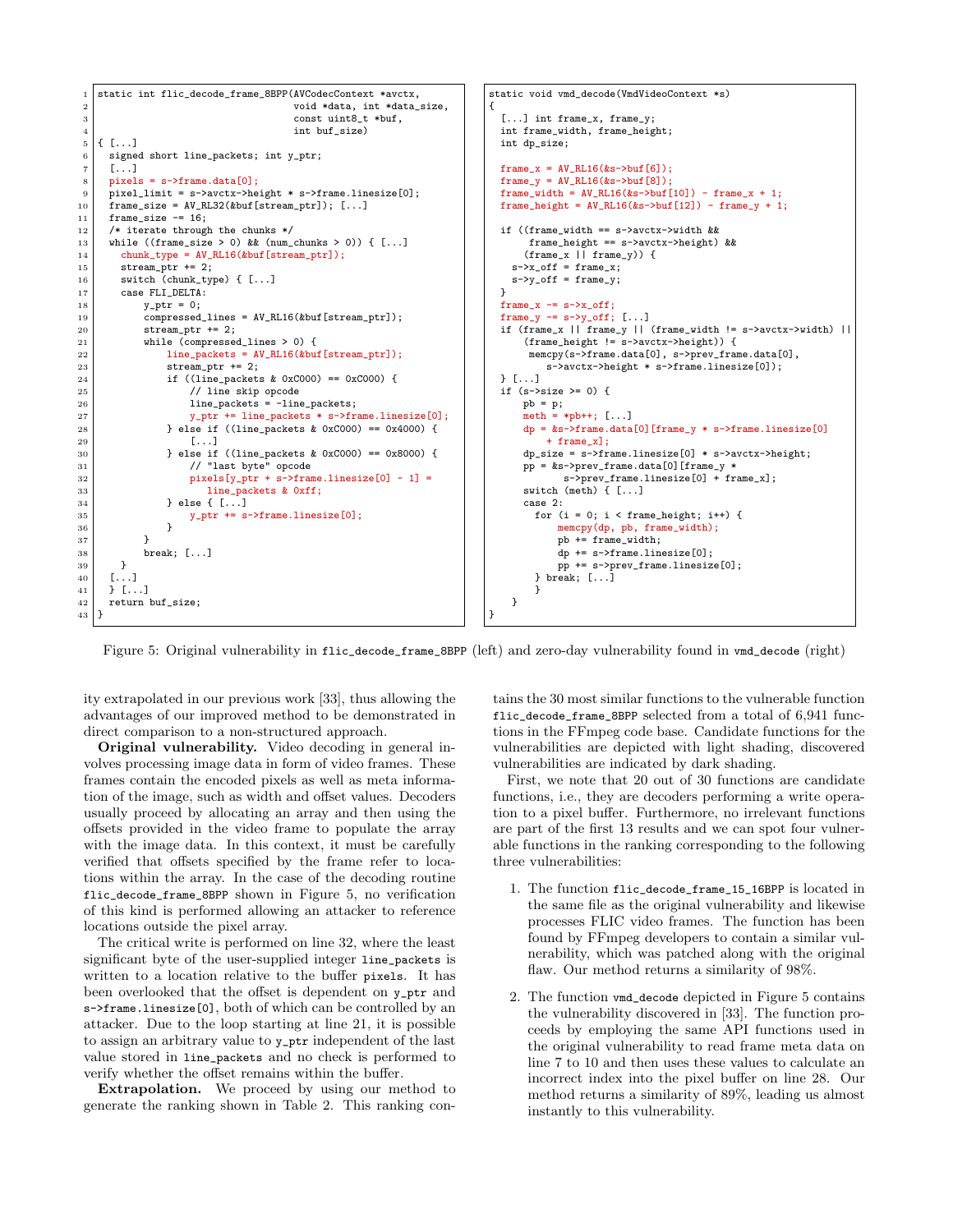| $\overline{2}$ | 1   static void vqa_decode_chunk(VqaContext *s)                   | $s$ ->frame.data[0][pixel_ptr + 2] =                             | 30 |
|----------------|-------------------------------------------------------------------|------------------------------------------------------------------|----|
|                |                                                                   |                                                                  |    |
|                |                                                                   | s->codebook[vector_index++];                                     | 31 |
| 3              | [1, 1]                                                            | $s$ ->frame.data[0][pixel_ptr + 3] =                             | 32 |
| $\overline{4}$ | int lobytes = $0$ ;                                               | s->codebook[vector_index++];                                     | 33 |
| 5              | int hibytes = $s$ ->decode_buffer_size / 2; []                    | $pixel_ptr$ += $s$ ->frame.linesize $[0]$ ;                      | 34 |
| 6              | for $(y = 0; y < s$ ->frame.linesize[0] * s->height;              |                                                                  | 35 |
| $\overline{7}$ | $y$ += s->frame.linesize[0] * s->vector_height){                  |                                                                  | 36 |
| 8              | for $(x = y; x < y + s$ ->width; $x += 4$ , lobytes++, hibytes++) |                                                                  | 37 |
| 9              |                                                                   |                                                                  | 38 |
| 10             | $pixel_ptr = x;$                                                  |                                                                  | 39 |
| 11             | /* get the vector index, the method for                           | static av_cold int vqa_decode_init(AVCodecContext *avctx)        | 40 |
| $12\,$         | which varies according to                                         |                                                                  | 41 |
| 13             | * VOA file version */                                             | $VqaContext *s = avctx->priv_data;$                              | 42 |
| 14             | switch (s->vqa_version) {                                         | unsigned char *vqa_header;                                       | 43 |
| $15\,$         | case 1: []                                                        | int i, j, codebook_index;                                        | 44 |
| 16             | case 2:                                                           | $s$ ->avctx = avctx:                                             | 45 |
| 17             | $lobyte = s-\lambda decode_buffer [lobytes];$                     | $avctx->pix_fmt = PIX_FMT_PAL8; []$                              | 46 |
| 18             | hibyte = $s$ ->decode_buffer[hibytes];                            | /* load up the VQA parameters from the header */                 | 47 |
| 19             | $vector_index = (hibyte << 8)   lobyte;$                          | $vqa_{\text{1}}$ header = (unsigned char *)s->avctx->extradata;  | 48 |
| 20             | vector_index <<= index_shift;                                     | $s$ ->vqa_version = vqa_header $[0]$ ;                           | 49 |
| 21             | $lines = s$ ->vector_height;                                      | $s$ ->width = $AV_RL16(kvqa_{\text{header}}[6])$ ;               | 50 |
| 22             | break:                                                            | $s$ ->height = AV_RL16(&vqa_header[8]); []                       | 51 |
| 23             | case 3: []                                                        | /* allocate decode buffer */                                     | 52 |
| 24             |                                                                   | $s$ ->decode_buffer_size = $(s$ ->width / $s$ ->vector_width) *  | 53 |
| 25             | while $(lines--)$ f                                               | $(s$ ->height / s->vector_height) * 2;                           | 54 |
| 26             | $s$ ->frame.data[0][pixel_ptr + 0] =                              | $s$ ->decode_buffer = $av_{m}$ alloc( $s$ ->decode_buffer_size); | 55 |
| 27             | s->codebook[vector_index++];                                      | $s$ ->frame.data $[0]$ = NULL;                                   | 56 |
| 28             | $s$ ->frame.data[0][pixel_ptr + 1] =                              | return 0;                                                        | 57 |
| 29             | s->codebook[vector_index++];                                      |                                                                  | 58 |

Figure 6: The second zero-day vulnerability found by extrapolation of CVE-2010-3429 in vqa\_decode\_chunk.

3. The function vqa\_decode\_chunk contains another previously unknown vulnerability shown in Figure 6. In this case, however, reading of frame meta data using the characteristic API is performed by a different function, vqa\_decode\_init, on line 21 and 22. Despite the missing API information, our method is able to uncover the decoder based on its characteristic code structure. In particular, the two nested loops iterating over the pixel buffer on line 6 and 8 are common to most decoders.

In summary, this example shows that our method is useful to identify zero-day vulnerabilities in real-world code. Furthermore, by combining information about symbol usage and code structure, our method gains increased robustness over approaches resting solely on symbol information.

|      | Sim. Function name              |      | Sim. Function name         |
|------|---------------------------------|------|----------------------------|
|      | 0.98 flic_decode_frame_15_16BPP | 0.87 | wmavoice_decode_init       |
| 0.92 | decode_frame                    |      | $0.85$ decode_frame        |
|      | $0.92$ decode_frame             |      | $0.84$ smc_decode_stream   |
|      | $0.91$ flac_decode_frame        |      | $0.84$ rl2_decode_init     |
|      | 0.90 decode_format80            | 0.84 | xvid_encode_init           |
|      | $0.89$ decode frame             | 0.84 | vmdvideo_decode_init       |
|      | $0.89$ tgv_decode_frame         | 0.83 | mjpega_dump_header         |
| 0.89 | vmd decode                      | 0.82 | ff_flac_is_._valid         |
| 0.89 | wavpack_decode_frame            |      | $0.82$ decode_init         |
| 0.88 | adpcm_decode_frame              |      | $0.82$ ws_snd_decode_frame |
| 0.88 | decode frame                    | 0.81 | bmp_decode_frame           |
| 0.88 | aasc_decode_frame               | 0.81 | sbr_make_f_master          |
| 0.88 | vqa_decode_chunk                | 0.80 | ff_h264_decode_ref_pic_.   |
| 0.87 | cmv_process_header              | 0.80 | decode_frame               |
| 0.87 | msrle_decode_8_16_24_32         | 0.79 | vqa_decode_init            |

Table 2: Top 30 most similar functions to a known vulnerability in FFmpeg.

#### *3.2.2 Case study: Pidgin*

To demonstrate the generality of our method, we perform a second extrapolation on a different code base and for a different vulnerability type. In this case study, the set of relevant functions is very small in comparison to the size of the code base, that is, only 67 out of 11,505 functions are candidate functions. Despite this increased difficulty, we are able to identify nine vulnerabilities similar to a known vulnerability among the first 30 hits, six of which were previously unknown.

Original Vulnerability. The function receiveauthgrant shown in Figure 7 does not perform sufficient validation of UTF-8 strings received from the network allowing attackers to cause a denial of service condition and possibly execute arbitrary code. The function reads the username and message from an incoming binary data packet on line 15 and 20 respectively. It then passes these values to a suitable packet handler on line 27. In general, packet handlers assume that strings passed in parameters are valid UTF8-strings, however, the function does not ensure that this is the case.

Extrapolation. We again apply our method to obtain the 30 most similar functions to the original vulnerability as shown in Table 3. We first note that 28 of the first 30 hits are candidates selected from a total of 11,505 functions. After a short inspection of the suggested functions, we are able to spot the same type of vulnerability as in the original function in nine of the candidates. As an example, consider function parseicon shown in Figure 7. The username is read from the binary data packet on line 16 and is passed to a handler function unchecked on line 25–similar to the vulnerability in receiveauthgrant. It has been verified that this again allows to cause a denial of service condition.

The second case study demonstrates that our method works well even when the number of relevant functions is small compared to the total size of the code base. We are able to narrow down the search for potentially vulnerable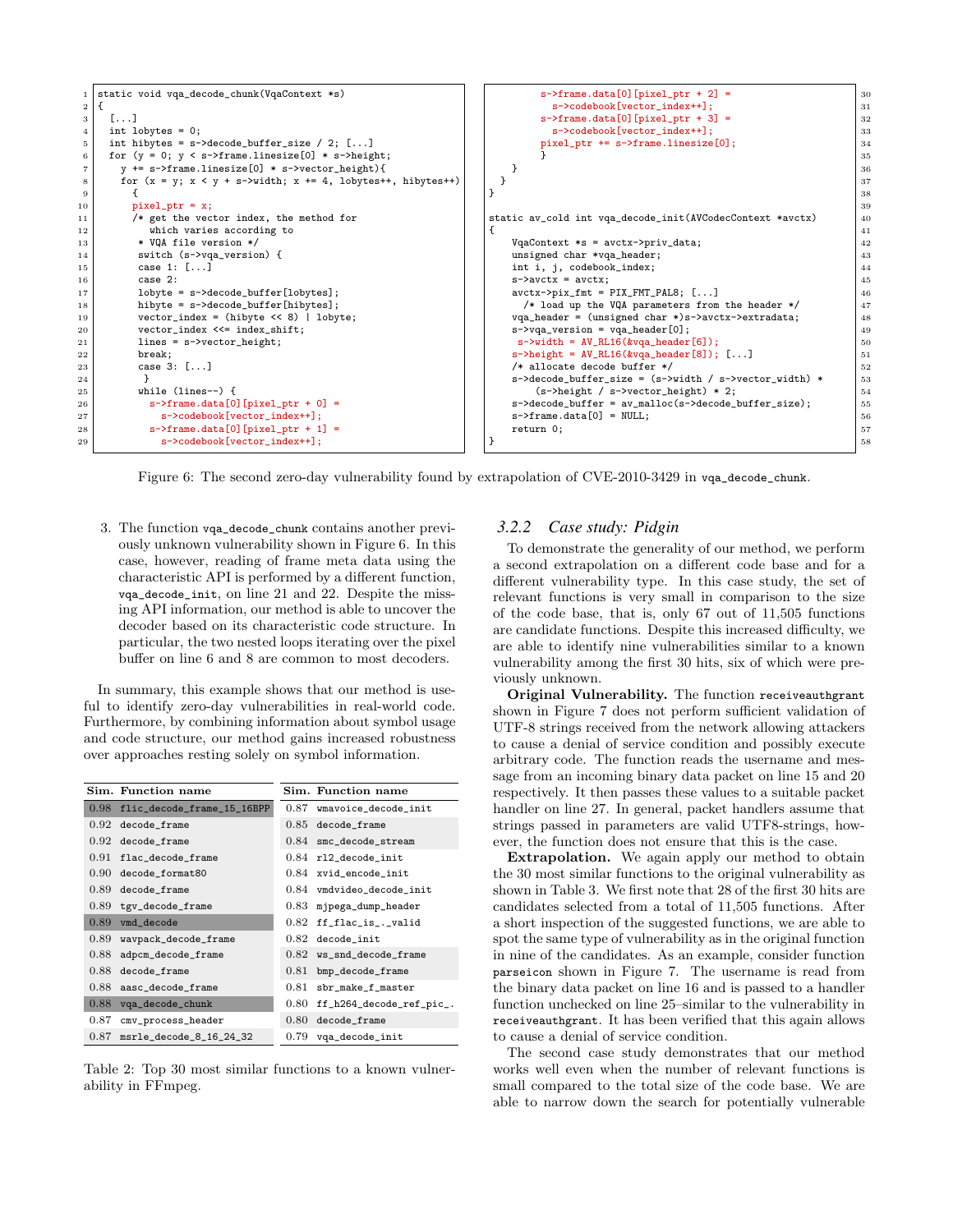| 1                 | static int                                         | static int                                             |
|-------------------|----------------------------------------------------|--------------------------------------------------------|
| $\,2$             | receiveauthgrant (OscarData *od,                   | parseicon(OscarData *od,                               |
| 3                 | FlapConnection *conn,                              | FlapConnection *conn,                                  |
| 4                 | aim_module_t *mod,                                 | aim_module_t *mod,                                     |
| 5                 | FlapFrame *frame,                                  | FlapFrame *frame,                                      |
| 6                 | aim_modsnac_t *snac,                               | aim_modsnac_t *snac,                                   |
| $\scriptstyle{7}$ | ByteStream *bs)                                    | ByteStream *bs)                                        |
| 8                 |                                                    | €                                                      |
| $\,9$             | int ret = $0$ ;                                    |                                                        |
| 10                | aim_rxcallback_t userfunc;                         | int ret = $0$ ;                                        |
| 11                | guint16 tmp;                                       | aim_rxcallback_t userfunc;                             |
| 12                | char *bn, *msg;                                    | char *bn:                                              |
| 13                | /* Read buddy name $*/$                            | guint16 flags, iconlen;                                |
| 14                | if $((tmp = byte-stream_set8(bs)))$                | guint8 iconcsumtype, iconcsumlen, *iconcsum, *icon;    |
| 15                | $bn = byte_stream_getstr(bs, tmp);$                |                                                        |
| 16                | else                                               | $bn = byte_stream\_getstr(bs, byte_stream\_get8(bs));$ |
| 17                | $bn = NULL;$                                       | $flags = byte\_stream\_get16(bs);$                     |
| 18                | /* Read message (null terminated) */               | $iconcsumtype = byte\_stream\_get8(bs);$               |
| 19                | if $((tmp = byte-stream_set16(bs)))$               | $iconcsumlen = byte_stream_set8(bs);$                  |
| 20                | $msg = byte\_stream\_getstr(bs, tmp);$             | iconcsum = byte_stream_getraw(bs, iconcsumlen);        |
| $^{21}$           | else                                               | $iconlen = byte\_stream\_get16(bs);$                   |
| 22                | $msg = NULL;$                                      | icon = byte_stream_getraw(bs, iconlen);                |
| 23                | $/*$ Unknown $*/$                                  | if $($ (userfunc =                                     |
| 24                | $tmp = byte-stream_set16(bs);$                     | aim_callhandler(od, snac->family, snac->subtype)))     |
| 25                | if $($ (userfunc =                                 | ret = userfunc(od, conn, frame, bn, iconcsumtype,      |
| 26                | aim_callhandler(od, snac->family, snac->subtype))) | iconcsum, iconcsumlen, icon, iconlen);                 |
| 27                | $ret = userfunc(od, conn, frame, bn, msg);$        | $g$ _free(bn);                                         |
| 28                | $g$ _free(bn);                                     | $g$ _free(iconcsum);                                   |
| 29                | $g_free(msg);$                                     | g_free(icon);                                          |
| 30                | return ret;                                        | return ret;                                            |
| 31   }            |                                                    |                                                        |

Figure 7: Original vulnerability (CVE-2011-4601) in receiveauthgrant (left), zero-day vulnerability in parseicon (right).

|      | Sim. Function name       | Sim. Function name           |
|------|--------------------------|------------------------------|
|      | $1.00$ receiveauthgrant  | 0.98 incomingim_ch4          |
|      | $1.00$ receiveauthreply  | 0.98 parse_flap_ch4          |
|      | 1.00 parsepopup          | $0.98$ infoupdate            |
|      | $1.00$ parseicon         | $0.98$ parserights           |
|      | $1.00$ generror          | $0.98$ incomingim            |
|      | 0.99 incoming__buddylist | $0.98$ parseadd              |
| 0.99 | motd                     | $0.97$ userinfo              |
|      | $0.99$ receiveadded      | $0.97$ parsemod              |
|      | $0.99$ mtn_receive       | $0.97$ parsedata             |
|      | $0.99$ msgack            | $0.97$ rights                |
|      | $0.99$ keyparse          | $0.97$ rights                |
|      | $0.99$ hostversions      | $0.97$ uploadack             |
|      | $0.98$ userlistchange    | 0.96 incomingim_ch2_sendfile |
|      | $0.98$ migrate           | $0.96$ rights                |
| 0.98 | error                    | 0.96 parseinfo_create        |

Table 3: Top 30 most similar functions to a known vulnerability in Pidgin.

code to a handful of functions. Again, the extraploation enables us to identify previously unknown vulnerabilities by inspecting only a small fraction of the code base.

### 4. LIMITATIONS

The discovery of vulnerable code in software is a hard problem. Due to the fundamental inability of one program to completely analyze another program's code, a generic technique for finding arbitrary vulnerabilities does not exist [10]. As a consequence, all practical approaches either limit the search to specific types of vulnerabilities or, as in the case of vulnerability extrapolation, only identify potentially vulnerable code. In the following we discuss the limitations of our approach in more detail.

Our method builds on techniques from machine learning, such as the embedding in a vector space and latent semantic analysis. These techniques are effective in identifying potentially vulnerable code, yet they do not provide any guarantees whether the identified code truly contains a vulnerability. This limitation is inherent to the application of machine learning, which considers the statistics of the source code rather than the true semantics. Due to Rice's theorem, however, a generic discovery of vulnerabilities is impossible anyway and thus even the discovery of potential vulnerabilities is beneficial in practice.

A prerequisite for extrapolation is the existence of a starting vulnerability. In cases where no known vulnerability is available, our method cannot be applied. In practice such cases are rare. For large software projects, it is not the discovery of a single vulnerability that is challenging but making sure that similar flaws are not spread across the entire code base. Extrapolation addresses exactly this setting. Moreover, related techniques such as fuzz testing, taint analysis and symbolic execution can be easily coupled with vulnerability extrapolation and provide starting vulnerabilities automatically.

Finally, the discovery of our method is limited to vulnerabilities present in few functions of source code. Complex flaws that span several functions across a code base can be difficult to detect for our method. However, our case study with FFmpeg shows that vulnerabilities distributed over two functions can still be effectively identified, as long as both functions share some structural patterns with the original vulnerability.

### 5. RELATED WORK

The identification of vulnerabilities has been a vivid area of security research. Various contrasting concepts have been devised for finding and eliminating security flaws in source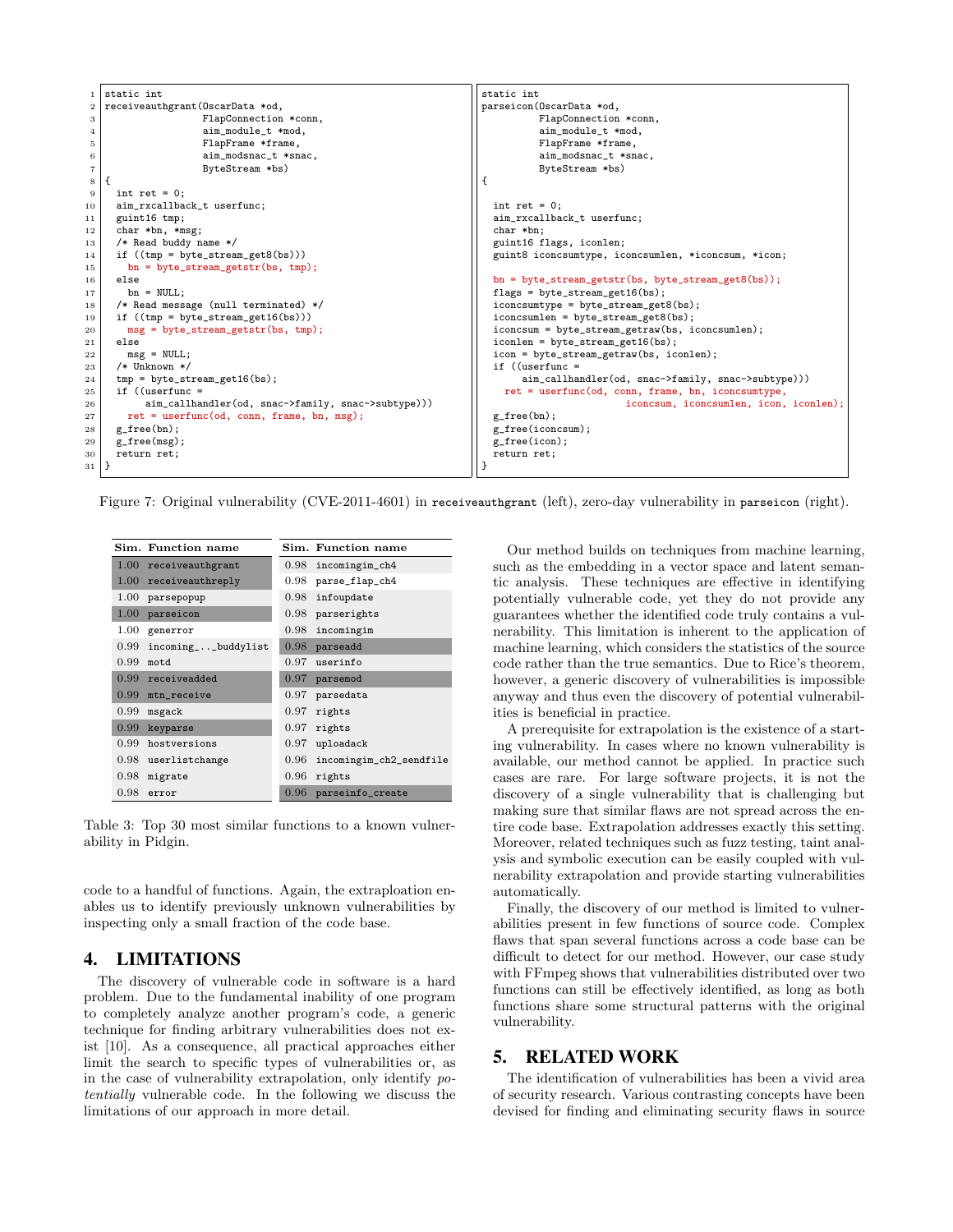code. Our method is related to several of these approaches, as we point out in this section.

## 5.1 Code Clone Detection

In the simplest case, functions containing similar vulnerabilities exist because code has been copied. The detection of such *copy-*&-paste code clones has been an ongoing research topic. In particular, Kontogiannis et al. [14] explore the use of numerical features, such as the number of called functions, to detect code clones, while Baxter et al. [2] suggest a more fine-grained method, which compares ASTs. Li et al. present CP-Miner, a tool for code clone detection based on frequent itemset mining [16]. They demonstrate the superiority of their approach to the well-known tool CCFinder developed by Kamiya et al. [13], a token-based detection method. Maletic et al. [19] propose a method for code clone detection, which compares functions in terms of comments and identifiers. Similarly, Jang et al. have introduced a method for finding unpatched copies of code using n-gram analysis [11]. A thorough evaluation of existing methods is provided by Bellon et al. [3].

Code clone detection shares some similarities with vulnerability extrapolation. However, corresponding methods address a fundamentally different problem and are specifically tailored to finding copied code. As result, they can only uncover vulnerabilities that have been introduced by duplication of code.

#### 5.2 Static Code Analysis

The idea of vulnerability extrapolation hinges on the observation that patterns of API usage are often indicative for vulnerable code. This correspondence has been recognized for a long time and is reflected in several static analysis tools, such as *Flawfinder* [30], *RATS* [24] or *ITS*<sup>4</sup> [28]. These tools offer databases of API symbols commonly found in conjunction with vulnerabilities and allow a code base to be automatically scanned for their occurrences. The effectiveness of these tools critically depends on the quality and coverage of the databases. Vulnerabilities related to internal APIs or unknown patterns of API usage cannot be uncovered.

Engler et al. [6] are among the first to explore the link between vulnerabilities and programming patterns. Their method is capable of detecting vulnerabilities given a set of manually defined programming patterns. As an extension, Li and Zhou [15] present an approach for mining similar patterns automatically and detecting their violation in code. An inherent problem of this approach is that frequent programming mistakes will lead to the inference of valid patterns and thus common flaws cannot be detected. Williams et al. [31] and Livshits et al. [17] address this problem by incorporating software revision histories into the analysis. Our method is related to these approaches. However, we focus on the analysis of code structure for finding vulnerabilities, rather than modelling common programming templates.

## 5.3 Taint Analysis and Symbolic Execution

A more generic approach to vulnerability discovery builds on taint analysis, where vulnerabilities are identified by a source-sink system. If tainted data stemming from a source propagates to a sink without undergoing validation, a potential vulnerability is detected. The success of this approach has been demonstrated for several types of vulnerabilities, including SQL injection and cross-site scripting [12, 18] as well as integer-based vulnerabilities [29]. In most realizations, taint analysis is a dynamic process and thus limited to discovery of vulnerabilities observable during execution of a program.

The limitations of taint analysis have been addressed by several authors using symbolic execution [e.g., 1, 4, 8, 22]. Instead of passively monitoring the flow from the a source to a sink, these approaches try to actively explore different execution paths. Most notably is the work of Avgerinos et al. [1] that introduces a framework for finding and even exploiting security vulnerabilities. The power of symbolic execution, however, comes at a prize: the analysis often suffers from a vast space of possible execution paths. In practice, different assumptions and heuristics are necessary to trim down this space to a tractable number of branches. As a consequence, the application of symbolic execution for regular code auditing is still far from being practical [9].

#### 5.4 Vulnerability Extrapolation

The concept of vulnerability extrapolation has been first introduced by Yamaguchi et al. [33]. In this work a method for vulnerability extrapolation is proposed that analyzes the usage of function and type names for finding vulnerabilities. However, neither the syntax nor the structure of the code are considered and thus the analysis is limited to flaws reflected in particular API symbols. Our method significantly extends this work by extracting and analyzing structural patterns in ASTs. As a result, we are able to discover vulnerabilities that are related to API usage as well as the structure of code. Moreover, we demonstrate the efficacy of our approach on a significantly larger set of code.

In comparison with related approaches, it is noteworthy that vulnerability extrapolation does not aim at identifying vulnerabilities automatically, but rendering manual auditing of source code more effective. The underlying rationale is that manual auditing—though time-consuming—is still superior to automatic methods and indispensable in practice. The assisted approach of vulnerability extrapolation here better fits the needs of security practitioners.

## 6. CONCLUSIONS

A key to strengthening the security of computer systems is the rigorous elimination of vulnerabilities in the underlying source code. To this end, we have introduced a method for accelerating the process of manual code auditing by suggesting potentially vulnerable functions to an analyst. Our method extrapolates known vulnerabilities using structural patterns of the code and enables efficiently finding similar flaws in large code bases. Empirically, we have demonstrated this capability by identifying real zero-day vulnerabilities in open-source projects, including Pidgin and FFmpeg.

The concept of vulnerability extrapolation is orthogonal to other approaches for finding vulnerabilities and can be directly applied to complement current instruments for code auditing. For example, if a novel vulnerability is identified using fuzz testing or symbolic execution, it can be extrapolated to the entire code base, such that similar flaws can be immediately patched. This extrapolation raises the bar for attackers, as they are required to continue searching for novel vulnerabilities, once an existing flaw has been sufficiently extrapolated and related holes have been closed in the source code.